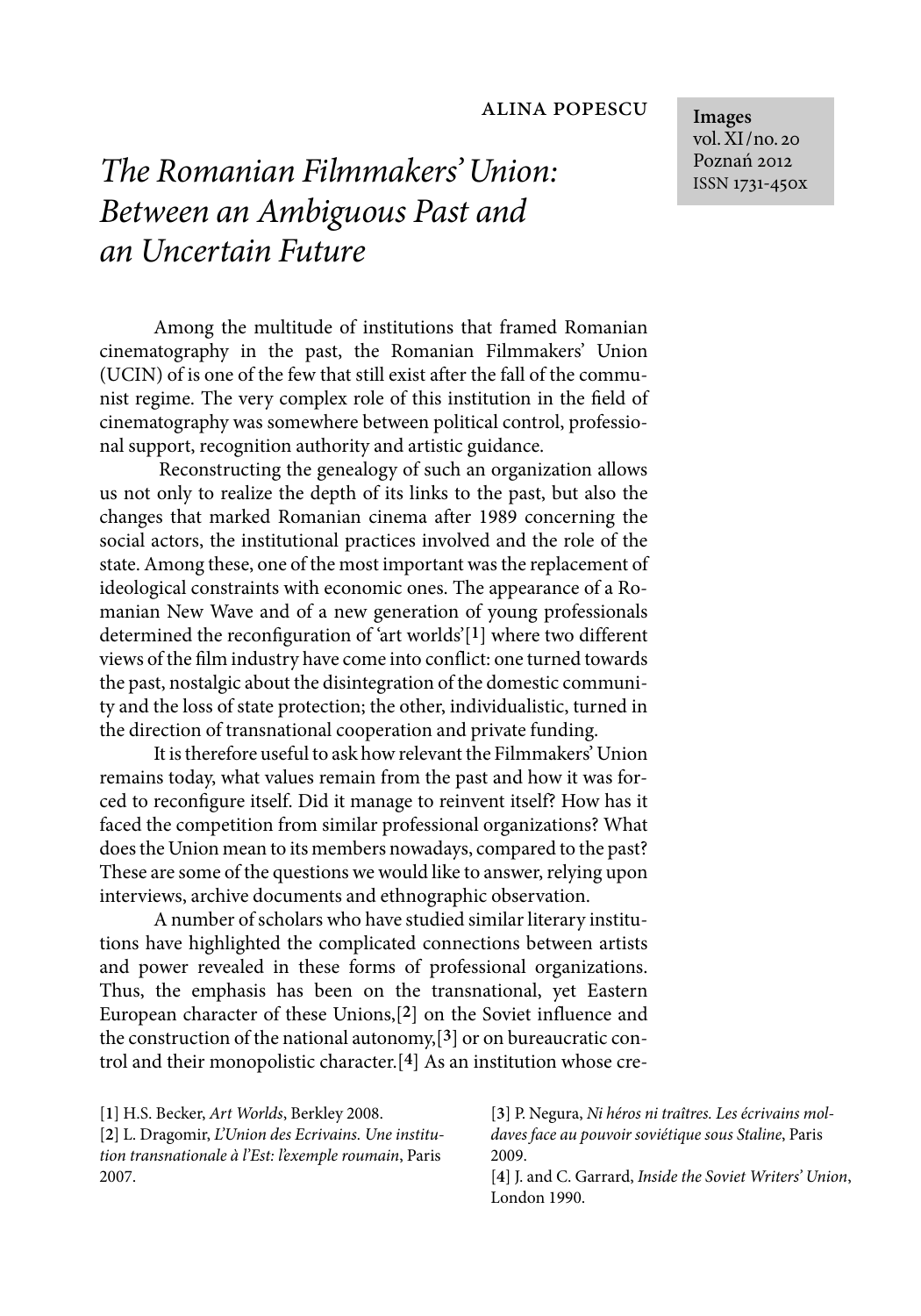ation was encouraged by the state, the Filmmakers' Union was the only one to organize the professional life of its members in a direct manner in a context where the communist regime discouraged other forms of free association. Although political subordination was not explicit, the association mainly functioned as an interface between the filmmakers and political power. As I will show further on, this ambiguous mission determined from its very beginning a fragile and contested organizational identity that had an indubitable impact on the Union's cohesion in the post-1989 period.

Being one of the structures with a large member base, approximately 900 today, the Romanian Filmmakers' Union is one of the few forms of professional organizations that managed to overcome the collapse of the Communist regime. If its past existence is revelatory in terms of the autonomy from which the creators of the period benefited, its existence after 1989 is interesting in regard to the reconfiguration of the cinematographic field and of the professional identities. In order to emphasize the dis/continutities between these two periods, I will further opt for a contrastive analysis of some items that I consider relevant to the understanding of these changes.

Before doing so, I would like to remind briefly the context in which this research took place. During the summer of 2011, I had the chance to spend a few months at the Union's headquarters while searching for documents that would help explain the trajectories of filmmakers during and after the fall of communism. It was very disappointing to realize that the poor and chaotic archive of the institution would not offer me the fantasized key to its past. Instead, I was surprised to notice that the informal discussions from within the offices of the Union revolved around very few topics that need deeper scrutiny: the nostalgia of belonging to a large and esteemed community in the past, the feeling that the events of 1989 divided the cineastes into 'losers' and 'winners', and a defeatist attitude regarding the merits of the new generation of filmmakers and their importance for the consolidation of a national cinematography.

The headquarters of the Union, located in downtown Bucharest, are a vivid museum of communism that surprises the visitor through the visual connection to the recent past: the old-fashioned furniture, the 'Persian' carpets and the purple velvet chairs. The sumptuous meeting room, named for obvious reasons 'the marble room', is still a source of pride for the Union's members. The Council room exhibits a corner with diplomas and trophies, together with images of the former presidents, filling the place on the wall where the compulsory picture of Nicolae Ceausescu used to hang. Even the selection of film posters along the hallways is reminiscent of an out-of-date and occult hierarchy of prestige. The association also runs a cinema theatre (*Studio*), which now aims to promote national films and whose 'communist style' managed to become 'cool' to the young, ironicnostalgic generation of Romanian 'hipsters'.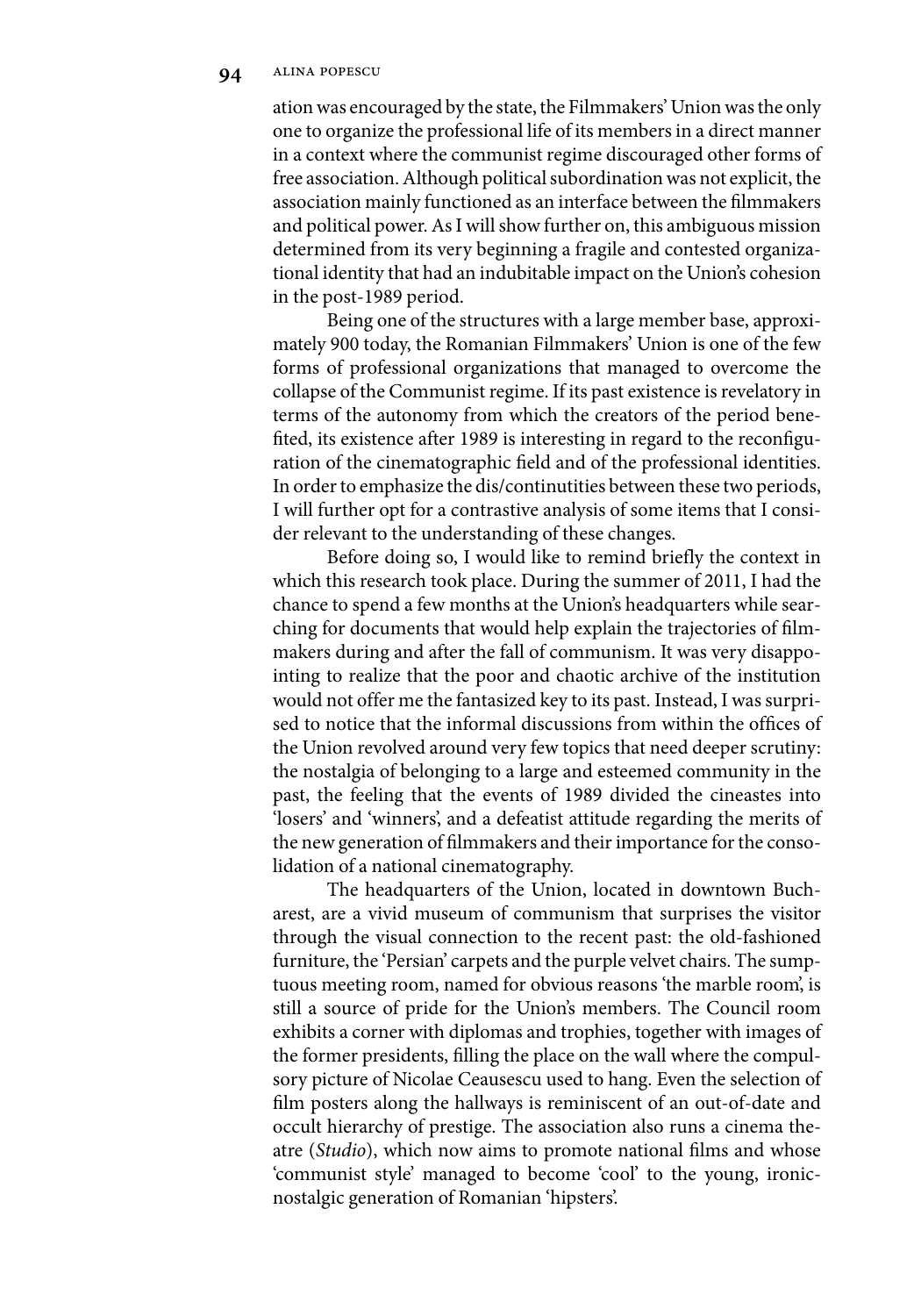Besides this journey back in time, a more significant sign of how deeply the Union is still rooted in the past are the small changes that occurred in its administrative structure. The Romanian Filmmakers' Association[**5**] was founded in 1963[**6**] through the initiative of some prominent figures in Romanian cinema. The General Assembly which took place in 1990 decided to transform the Association into a Union, which has since run on the basis of a new statute. From that moment on, the UCIN opened up to other technical professions – not only creative ones as in the past – accomplishing something often strived for since the transformation, that is, a more representative and more influential structure. This symbolic baptism looked to assert a solid identity under the new regime, but the actual configuration of political priorities seems not to give major consideration to Unions or other cultural actors.

The first presidents of the Union were Victor Iliu and Ion Popescu Gopo, both internationally awarded film directors. Since 1990, Mihnea Gheorghiu was repeatedly re-elected as president, a notable performance for a person who was not a film director. A prominent figure in the communist regime, he held numerous leading functions before 1989.[**7**] His name is connected to film scripts that are part of the 'national epic' category, a theme which was highly privileged by the communist regime and which contributed in a certain manner to the mystification of the country's history. Although his cineaste identity was precarious because of this, Mihnea Gheorghiu was "one of the best Shakespeare translators", as the Union's secretary declared to me, and "a person with many contacts" who "knew how to lead". In 2005, as the only candidate, he obtained a four-year term instead of the customary three-years, with the justification that it should pass the year of the EU integration. Being contested by solitary voices accusing him of conservatism, perpetuating old, communist 'back-stage' work tactics, Mihnea Gheorghiu seemed to represent the binding element of a community, disintegrated by the shock of change.

The present organizational structure inherited the formal and rigid hierarchy of the recent past. It is led by a president, a vice-president, a general secretary and a few other secretaries who together form the Union's Bureau. The Council, comprised of members elected once every four years, chooses the Bureau by secret vote, elects commissions and summons general assemblies. The association is being organized on the basis of "creative sections" (directors, scriptwriters, stage

[**5**] *Asociatia Cineastilor din Romania (ACIN).* I will refer to it hereafter as *Uniunea Cineastilor din Romania (UCIN)* or as *The (Romanian) Filmmakers' Union*. [**6**] This was later than other Unions, such as the *Writers' Union*, which was founded on a pre-existent structure in 1949.

[**7**] Gheorghiu was editor-in-chief at *Scanteia Tineretului* (*Young People's Spark*)*,* president of the *Academy of Social and Political Sciences*, and a member of the *Romanian Academy* as a writer. He passed away in the winter of 2011 at the age of 92.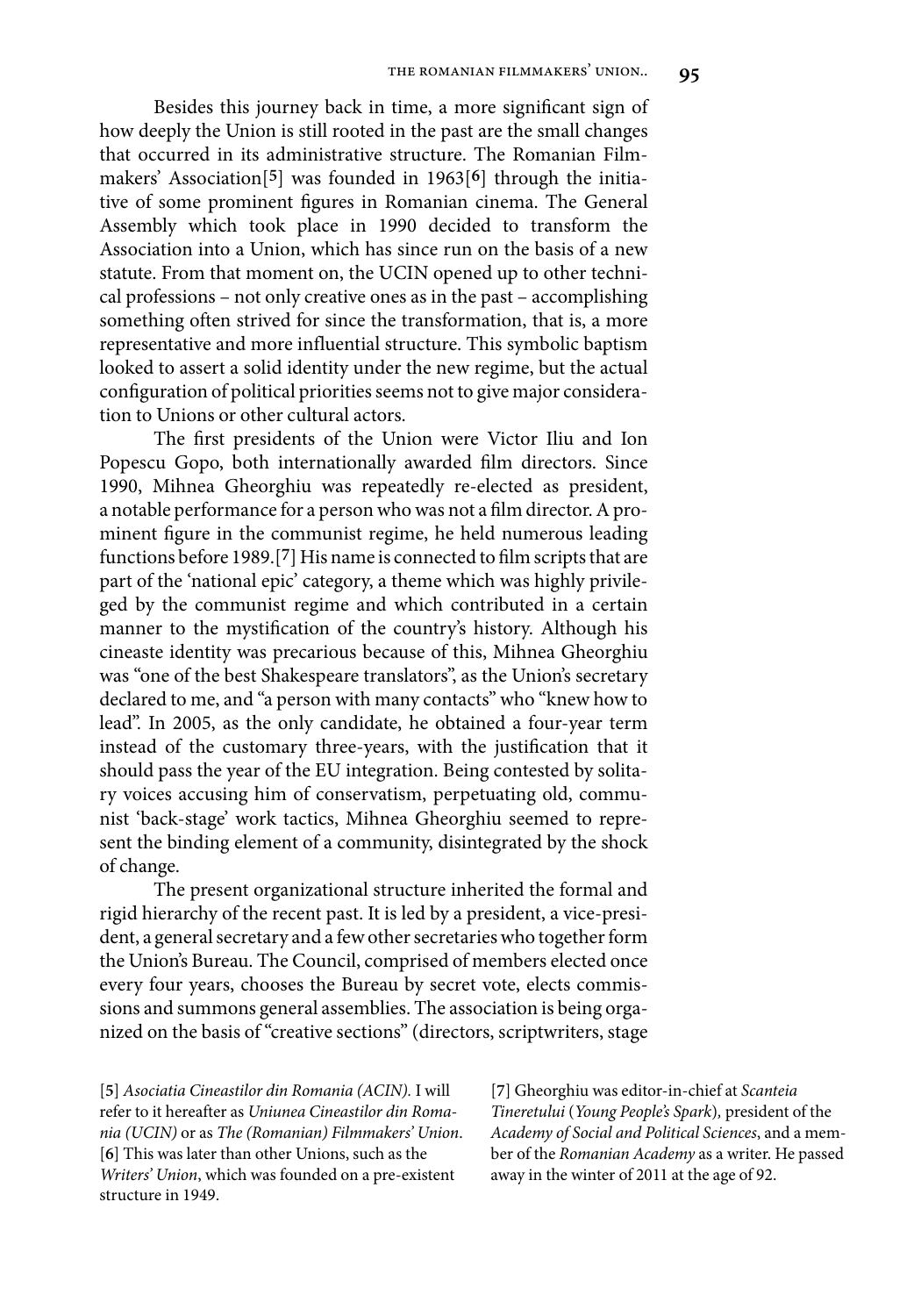designers, etc.) and designates commissions which in the past used to give awards, manage external relations, supervise the cine-clubs movement or the admission of new members. The constant re-election of the same management team after 1989 determined a strong migration, especially among the most prestigious branch of the Union, the director's section. Meanwhile, new members are mainly recruited from among film critics and technical professions, which is rather a sign of the precarious state of these professions and of the lack of alternatives on the cultural market.

A significant transformation occurred in the Union's financial management. The Union received state funding only for a short period of time at the beginning of its existence. Among the sources of income, such as member fees and revenues from cinema tickets, the largest slice came, surprisingly, from the sale of celebrity pictures. The money allowed for the constitution of a cinematographic fund from which pensions, loans or help in case of infirmity or sickness were offered to members. Currently, most of the earnings come from space rentals, and these are far from assuring a bright future, especially because they are the object of political and other, obscure interests.

In the past, Union membership meant, first and foremost, professional recognition. In order to be accepted as a member, a filmmaker had to make a large number of films, to bring a biographical record and to receive recommendations from existing members. Besides recognition, membership also meant a privileged status, as well as material and other, non-financial rewards. The association initiated cultural exchange with other socialist countries and sent delegations to different missions abroad. Not all members could reap these advantages in the same way, so they tended to criticize this system based on friendship, rivalry and internal fights. Regarding the supporting role for the creative process, the association offered a certain number of activities, such as film projections and professional discussions, which compensated for the lack of information and international circulation.

In the 1980s, because of economical problems and the internal tensions, some of the cineastes formed an opposition group that tried to bypass the Union's Council, which did no longer function as a dialogue partner, in order to expose their problems directly to Nicolae Ceausescu. Among the dissatisfactions were: a lack of film stock, small budgets, the presence of censorship and the discretionary privileges assigned to some directors. The Union itself was perceived as a dysfunctional bureaucratic machine, unable to protect the interests of its members anymore. Most unsatisfied were the young directors, known as 'the 70's generation,'[**8**] considered to be 'individualists' by their older colleagues.

[**8**] For further details on the specifics of this generation, see C. Caliman*, Istoria filmului romanesc (1897–2010)*, Bucuresti 2011, pp. 287–383.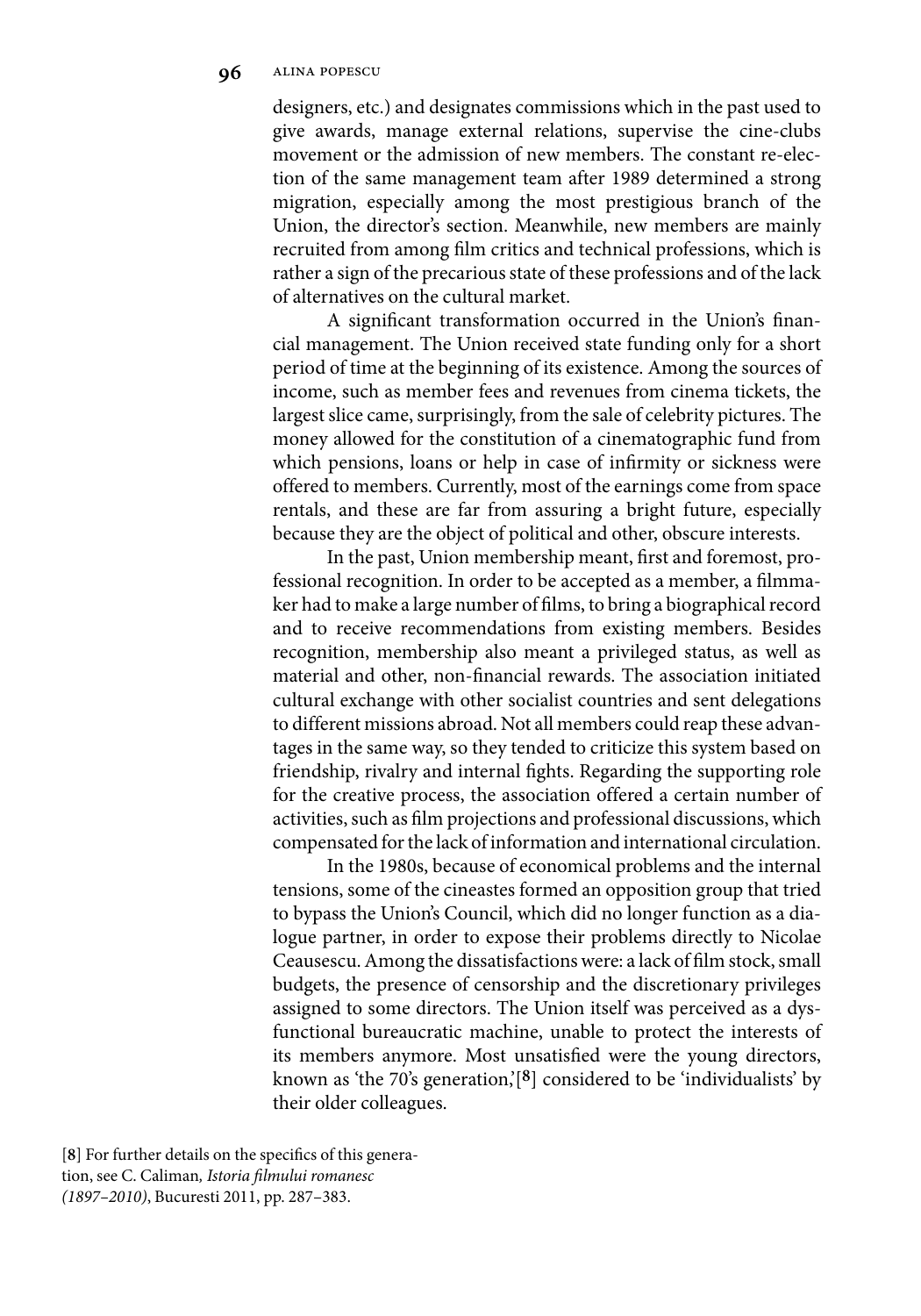In the 1990s, the crisis that affected Romanian cinema was first of all related to production. During the first Union meeting under the new regime, some filmmakers wondered what the purpose of the Association was if film production no longer existed.[**9**] During a period marked by diminishing state support, Romanian directors struggled to keep production houses[**10**] and structures like the Sahia Studio<sup>[11</sup>] alive. In this context, the core purposes of the Union, consisting in creative support or professional recognition, quickly became obsolete. What became even more obvious after the 1990s were the divisions that separated filmmakers since the Communist period, not only the gap between the generations but also the divisions that arose due to difficulties in reconciling personal interests. The '70's generation' tried to claim a series of positions in the new institutions in the name of artistic prestige, while others invoked the legitimacy given by commercial success. For a short period of time, the old relationships, even though conflicting, assured a few directors access to leading positions and to resources for their own projects.

But this model was fragile and contestable, and did not last long. Some directors decided to create new associations, feeling they were not represented by the Filmmakers' Union.[**12**] The young directors who started their carrier after 1990 especially accused the UCIN of idleness and perpetuating old habits. In contrast, some UCIN members are characterizing these directors as 'individualists',[**13**] as people who do not appreciate the benefits of the collective in the creation process. I was told in an interview: "Mungiu did not even come to pick up his award. Young people don't need to have their script read by someone, don't need an opinion, they do everything on their own."

The field of cinema started to grow up gradually, as Romanian New Wave directors entered the international market. They displayed strength and competence in summoning up new resources, such as private funding or European financing. The result was the configuration of new *professional worlds* around the *making of a movie,*[**14**] more adapted to a competitive economical context. Their strategic actions, such as legislative pressures,[**15**] highlighted the split between two parallel cinematographic worlds, no longer based on common

[**9**] Malvina Ursianu says: "As long as there is no cinematographic production, the Union has no purpose, which belongs to the past, not so much to the present and not at all to the future", Filmmakers' Union Archive, Stenograph record of the General Assembly of the Filmmakers branch, 11 March 1996.

[**10**] There was even an attempt to create a production house within the UCIN, but the initiative was incompatible with the new statute.

[**11**] A large part of the Union's members came from *Sahia Studio*, which used to be the only state institution to produce documentaries during Communism. [**12**] It is the case of Mircea Daneliuc, Sergiu Nicolaescu and also of young directors such as Cristi Puiu; an (incomplete) list can be found at http://www.cncinema.abt.ro/Vizualizare-DocumentHTML.aspx?htm\_ ID=htm-327 [accessed June 15, 2011].

[**13**] Ironically, these same terms were used to characterize the '70's generation' in the past.

[**14**] As a matter of fact, many of the young directors are involved in the production, distribution and promotion of their films.

[15] See for instance the letter Cristian Mungiu addressed to the Minister of Culture in 2009, conte